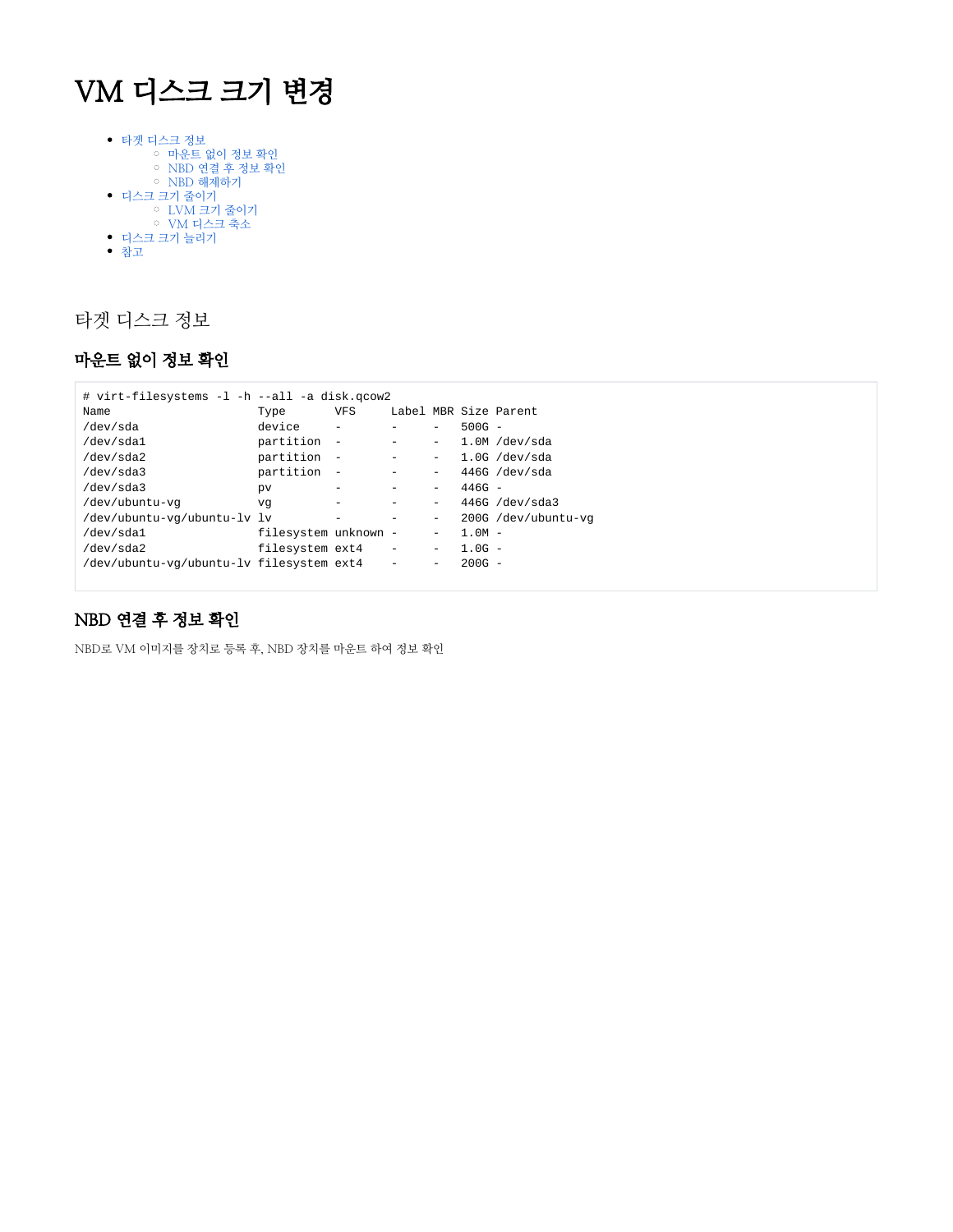```
# modprobe nbd max_part=8
# qemu-nbd --connect=/dev/nbd2 disk.qcow2
# lsblk /dev/nbd2
NAME MAJ:MIN RM SIZE RO TYPE MOUNTPOINT
nbd2 43:32 0 500G 0 disk
                  43:33 0 1M 0 part
nbd2p2 43:34 0 1G 0 part
nbd2p3 43:35 0 445.6G 0 part
 ubuntu--vg-ubuntu--lv 253:3 0 200G 0 lvm
# pvdisplay /dev/nbd2p3
  --- Physical volume ---
 PV Name /dev/nbd2p3
  VG Name ubuntu-vg
  PV Size 445.62 GiB / not usable 0
# lvdisplay ubuntu-vg
  --- Logical volume ---
  LV Path /dev/ubuntu-vg/ubuntu-lv
  LV Name ubuntu-lv
  VG Name ubuntu-vg
 LV Size 200.00 GiB
# file -L -s /dev/ubuntu-vg/ubuntu-lv
/dev/ubuntu-vg/ubuntu-lv: Linux rev 1.0 ext4 filesystem ...
# mount /dev/ubuntu-vg/ubuntu-lv /mnt
# df -h /mnt
Filesystem Size Used Avail Use% Mounted on
/dev/mapper/ubuntu--vg-ubuntu--lv 196G 26G 161G 14% /mnt
# umount /mnt
```
## <span id="page-1-0"></span>NBD 해제하기

LVM을 inactive 시킨 후 NBD 장치 disconnect

```
# lvchange -an /dev/ubuntu-vg/ubuntu-lv
# vgchange -an ubuntu-vg
  0 logical volume(s) in volume group "ubuntu-vg" now active
# lvscan
  inactive '/dev/ubuntu-vg/ubuntu-lv' ...
# qemu-nbd --disconnect /dev/nbd2
```
# <span id="page-1-1"></span>디스크 크기 줄이기

## <span id="page-1-2"></span>LVM 크기 줄이기

마운트 된 장치가 없는 것을 확인

e2fsck(파일시스템 체크) → resize2fs(파일시스템 크기감소) → lvreduce(LVM 크기 감소)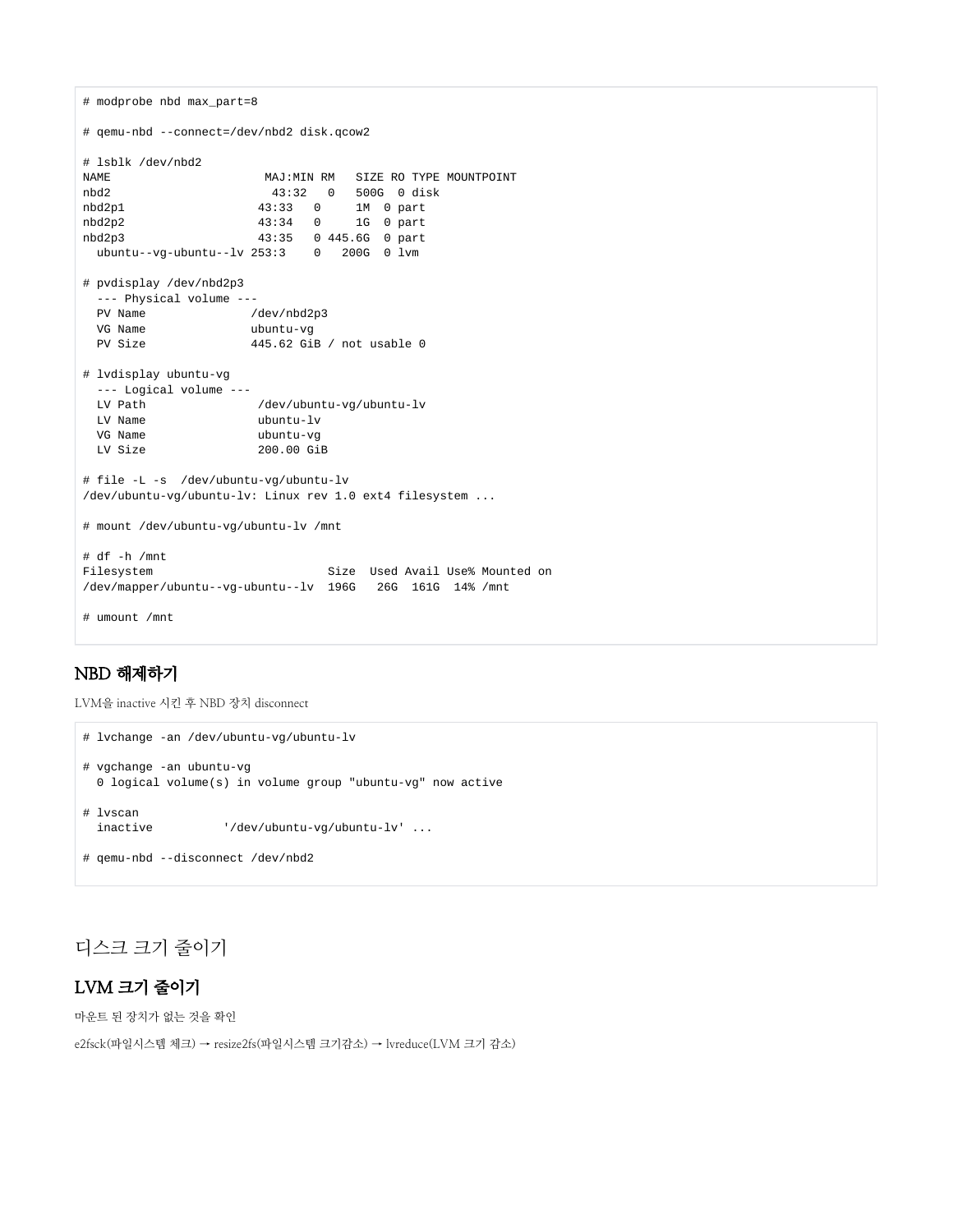```
# e2fsck -f /dev/ubuntu-vg/ubuntu-lv
e2fsck 1.45.6 (20-Mar-2020)
Pass 1: Checking inodes, blocks, and sizes
Pass 2: Checking directory structure
Pass 3: Checking directory connectivity
Pass 4: Checking reference counts
Pass 5: Checking group summary information
/dev/ubuntu-vg/ubuntu-lv: 479453/13107200 files (0.1% non-contiguous), 7712317/52428800 blocks
# resize2fs /dev/ubuntu-vg/ubuntu-lv 28G
resize2fs 1.45.6 (20-Mar-2020)
Resizing the filesystem on /dev/ubuntu-vg/ubuntu-lv to 7340032 (4k) blocks.
The filesystem on /dev/ubuntu-vg/ubuntu-lv is now 7340032 (4k) blocks long.
# lvreduce -L 28G /dev/ubuntu-vg/ubuntu-lv
   WARNING: Reducing active logical volume to 28.00 GiB.
  THIS MAY DESTROY YOUR DATA (filesystem etc.)
Do you really want to reduce ubuntu-vg/ubuntu-lv? [y/n]: y
  Size of logical volume ubuntu-vg/ubuntu-lv changed from 200.00 GiB (51200 extents) to 28.00 GiB (7168 
extents).
  Logical volume ubuntu-vg/ubuntu-lv successfully resized.
```
#### <span id="page-2-0"></span>VM 디스크 축소

qemu-img create (새로운 VM 디스크를 마련) → (virt-resize --resize-force /dev/sda3=29G) 파티션 축소

축소할 파티션 용량(29GB)은 위에서 줄인 LVM 파티션 용량(28GB)보다 크게 잡아야 함.

VM 디스크 용량(32GB)은 파티션 용량의 합보다 크게 (1MB/sda1+1GB/sda2+29GB/sda3) 잡아야 함.

```
# qemu-img create -f qcow2 tmp.qcow2 32G
Formatting 'tmp.qcow2', fmt=qcow2 size=34359738368 cluster_size=65536 lazy_refcounts=off refcount_bits=16
# virt-resize --no-extra-partition --resize-force /dev/sda3=29G disk.qcow2 tmp.qcow2
[ 0.0] Examining disk.qcow2
**********
Summary of changes:
/dev/sda1: This partition will be left alone.
/dev/sda2: This partition will be left alone.
/dev/sda3: This partition will be resized from 445.6G to 29.0G.
The LVM PV on /dev/sda3 will be expanded using the 'pvresize' method.
There is a surplus of 2.0G. The surplus space will be ignored. 
Run a partitioning program in the guest to partition this extra space if you want.
**********
[ 2.1] Setting up initial partition table on tmp.qcow2
[ 12.8] Copying /dev/sda1
  [ 12.8] Copying /dev/sda2
 [ 13.8] Copying /dev/sda3
[ 41.5] Expanding /dev/sda3 using the 'pvresize' method
Resize operation completed with no errors. Before deleting the old disk,
carefully check that the resized disk boots and works correctly.
# virt-filesystems -l -h --all -a tmp.qcow2
Name Type VFS Label MBR Size Parent
/dev/sda device - - - 32G -
/dev/sda1 partition - - - 1.0M /dev/sda
/dev/sda2   partition - - - 1.0G /dev/sda
/dev/sda3 partition - - - 29G /dev/sda
/dev/sda3 pv - - - 29G -
/dev/ubuntu-vg vg - - - 29G /dev/sda3
/dev/ubuntu-vg/ubuntu-lv lv - - - -
/dev/sda1 filesystem unknown - - 1.0M -
/dev/sda2 filesystem ext4 - - 1.0G -
/dev/ubuntu-vg/ubuntu-lv filesystem ext4 - - 28G -
# ls -alh tmp.qcow2
20G tmp.qcow2
```